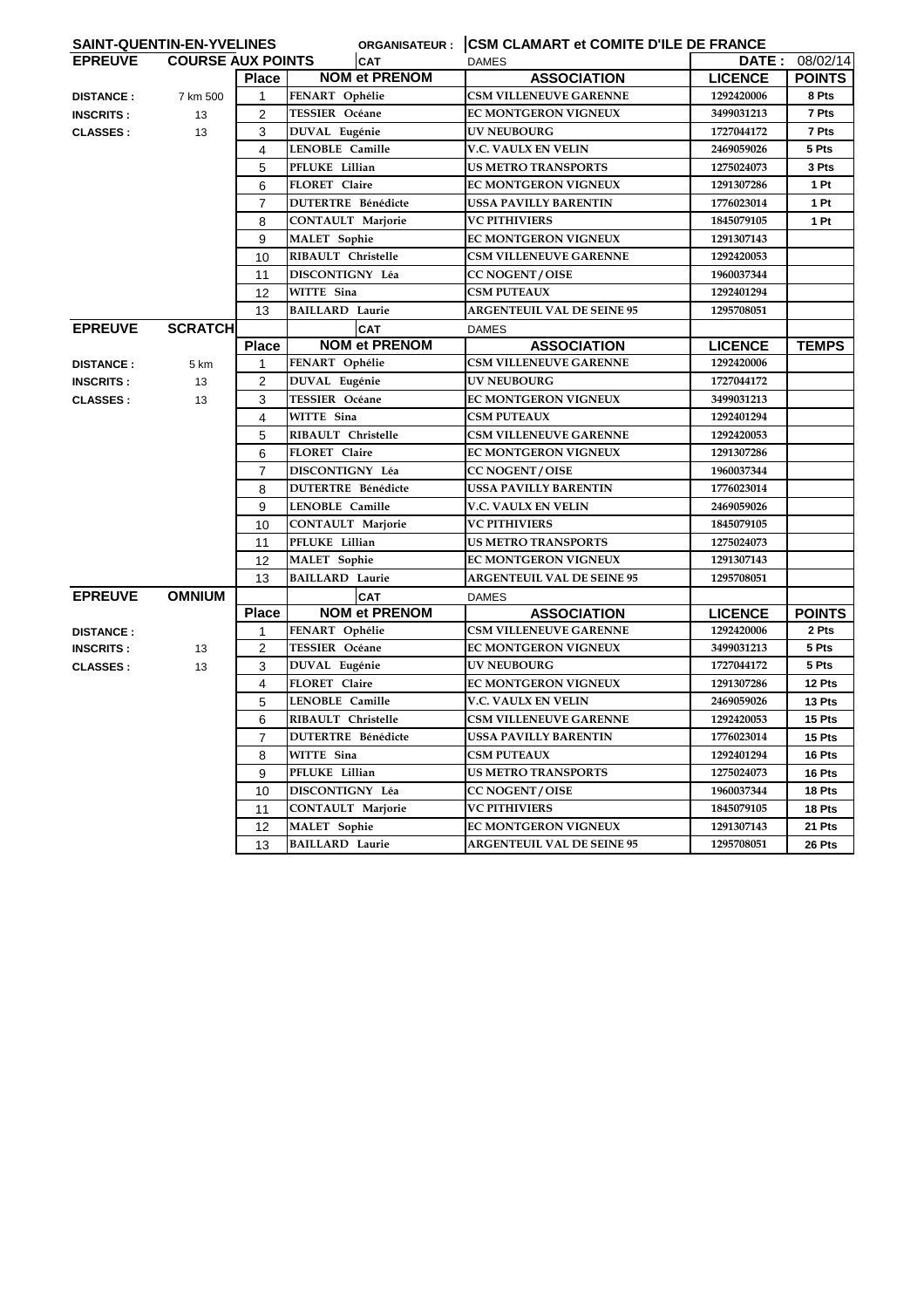| <b>EPREUVE</b>   | <b>COURSE AUX POINTS</b> |                | <b>CAT</b>                      | <b>MINIMES</b>                    |                |               |
|------------------|--------------------------|----------------|---------------------------------|-----------------------------------|----------------|---------------|
|                  |                          | <b>Place</b>   | <b>NOM et PRENOM</b>            | <b>ASSOCIATION</b>                | <b>LICENCE</b> | <b>POINTS</b> |
| <b>DISTANCE:</b> | 5 km                     | $\mathbf{1}$   | <b>ORLIKOWSKI Adrien</b>        | <b>ARGENTEUIL VAL DE SEINE 95</b> | 1295708015     | 8 Pts         |
| <b>INSCRITS:</b> | 20                       | $\overline{2}$ | <b>DUVIVIER Alexis</b>          | <b>UV NEUBOURG</b>                | 1727044203     | 5 Pts         |
|                  |                          | 3              | PROVOST Maximilien              | <b>EC MONTGERON VIGNEUX</b>       | 1291307177     | 5 Pts         |
| <b>CLASSES:</b>  | 20                       |                |                                 |                                   |                |               |
|                  |                          | 4              | <b>HUMBERT</b> Igor             | <b>ARGENTEUIL VAL DE SEINE 95</b> | 1295708459     | 3 Pts         |
|                  |                          | 5              | DIEHL Oscar                     | <b>CSM CLAMART</b>                | 1292411059     | 1 Pt          |
|                  |                          | 6              | <b>GOERGEN Alexis</b>           | <b>EC AULNAY</b>                  | 1293515306     |               |
|                  |                          | $\overline{7}$ | FREBY Baptiste                  | <b>CSM CLAMART</b>                | 1292411037     |               |
|                  |                          | 8              | PARDON Florian                  | UV NEUBOURG                       | 1727044184     |               |
|                  |                          | 9              | PRETSEILLE Kevin                | UC LONGJUMELLOISE                 | 1291304023     |               |
|                  |                          | 10             | RIOBE Lucas                     | <b>CSM CLAMART</b>                | 1292411233     |               |
|                  |                          |                |                                 |                                   |                |               |
|                  |                          | 11             | <b>DERIAUX Clémence</b>         | <b>ARGENTEUIL VAL DE SEINE 95</b> | 1295708073     |               |
|                  |                          | 12             | <b>DRAGONI Elina</b>            | <b>USM GAGNY</b>                  | 1293513024     |               |
|                  |                          | 13             | <b>SAPIN Paul</b>               | <b>UV NEUBOURG</b>                | 1727044262     |               |
|                  |                          | 14             | <b>BREMONT</b> Lucas            | <b>ESC MEAUX</b>                  | 1277101283     |               |
|                  |                          | 15             | TYNDAL JERNIDY Malcom           | <b>TEAM 94 VILLENEUVOISE</b>      | 1294601063     |               |
|                  |                          | 16             | <b>VALLEE</b><br><b>Nicolas</b> | <b>UV NEUBOURG</b>                | 1727044188     |               |
|                  |                          |                | PELLEGRIN Thomas                | <b>US CRETEIL</b>                 |                |               |
|                  |                          | 17             |                                 |                                   | 1294604222     |               |
|                  |                          | 18             | <b>LE CREPS</b> Florian         | <b>UV NEUBOURG</b>                | 1727044216     |               |
|                  |                          | 19             | <b>BROUSSE Marina</b>           | <b>US CRETEIL</b>                 | 1294604016     |               |
|                  |                          | 20             | AIECH Katleen                   | <b>TEAM 94 VILLENEUVOISE</b>      | 1294601133     |               |
| <b>EPREUVE</b>   | <b>SCRATCHI</b>          |                | <b>CAT</b>                      | <b>MINIMES</b>                    |                |               |
|                  |                          | <b>Place</b>   | <b>NOM et PRENOM</b>            | <b>ASSOCIATION</b>                | <b>LICENCE</b> | <b>TEMPS</b>  |
| <b>DISTANCE:</b> | 2 km 500                 | 1              | ORLIKOWSKI Adrien               | <b>ARGENTEUIL VAL DE SEINE 95</b> | 1295708015     |               |
|                  | 20                       | 2              | <b>DUVIVIER Alexis</b>          | <b>UV NEUBOURG</b>                | 1727044203     |               |
| <b>INSCRITS:</b> |                          |                |                                 |                                   |                |               |
| <b>CLASSES:</b>  | 20                       | 3              | <b>GOERGEN Alexis</b>           | <b>EC AULNAY</b>                  | 1293515306     |               |
|                  |                          | 4              | DIEHL Oscar                     | <b>CSM CLAMART</b>                | 1292411059     |               |
|                  |                          | 5              | <b>DRAGONI Elina</b>            | USM GAGNY                         | 1293513024     |               |
|                  |                          | 6              | RIOBE Lucas                     | <b>CSM CLAMART</b>                | 1292411233     |               |
|                  |                          | $\overline{7}$ | TYNDAL JERNIDY Malcom           | <b>TEAM 94 VILLENEUVOISE</b>      | 1294601063     |               |
|                  |                          | 8              | <b>HUMBERT</b> Igor             | <b>ARGENTEUIL VAL DE SEINE 95</b> | 1295708459     |               |
|                  |                          | 9              | <b>PRETSEILLE Kevin</b>         | UC LONGJUMELLOISE                 | 1291304023     |               |
|                  |                          |                | <b>DERIAUX Clémence</b>         | <b>ARGENTEUIL VAL DE SEINE 95</b> | 1295708073     |               |
|                  |                          | 10             |                                 |                                   |                |               |
|                  |                          | 11             | PELLEGRIN Thomas                | <b>US CRETEIL</b>                 | 1294604222     |               |
|                  |                          | 12             | FREBY Baptiste                  | <b>CSM CLAMART</b>                | 1292411037     |               |
|                  |                          | 13             | PARDON Florian                  | <b>UV NEUBOURG</b>                | 1727044184     |               |
|                  |                          | 14             | <b>BREMONT</b> Lucas            | <b>ESC MEAUX</b>                  | 1277101283     |               |
|                  |                          | 15             | <b>VALLEE Nicolas</b>           | <b>UV NEUBOURG</b>                | 1727044188     |               |
|                  |                          | 16             | <b>SAPIN Paul</b>               | UV NEUBOURG                       | 1727044262     |               |
|                  |                          | 17             | PROVOST Maximilien              | EC MONTGERON VIGNEUX              | 1291307177     |               |
|                  |                          |                |                                 |                                   |                |               |
|                  |                          | 18             | LE CREPS Florian                | <b>UV NEUBOURG</b>                | 1727044216     |               |
|                  |                          | 19             | <b>BROUSSE Marina</b>           | <b>US CRETEIL</b>                 | 1294604016     |               |
|                  |                          | 20             | AIECH Katleen                   | <b>TEAM 94 VILLENEUVOISE</b>      | 1294601133     |               |
| <b>EPREUVE</b>   | <b>OMNIUM</b>            |                | <b>CAT</b>                      | <b>MINIMES</b>                    |                |               |
|                  |                          | <b>Place</b>   | <b>NOM et PRENOM</b>            | <b>ASSOCIATION</b>                | <b>LICENCE</b> | <b>POINTS</b> |
| <b>DISTANCE:</b> |                          | 1              | ORLIKOWSKI Adrien               | <b>ARGENTEUIL VAL DE SEINE 95</b> | 1295708015     | 2 Pts         |
| <b>INSCRITS:</b> | 20                       | $\overline{2}$ | <b>DUVIVIER Alexis</b>          | <b>UV NEUBOURG</b>                | 1727044203     | 4 Pts         |
|                  |                          |                | <b>GOERGEN Alexis</b>           | <b>EC AULNAY</b>                  |                | 9 Pts         |
| <b>CLASSES:</b>  | 20                       | 3              |                                 |                                   | 1293515306     |               |
|                  |                          | 4              | DIEHL Oscar                     | <b>CSM CLAMART</b>                | 1292411059     | 9 Pts         |
|                  |                          | 5              | <b>HUMBERT</b> Igor             | <b>ARGENTEUIL VAL DE SEINE 95</b> | 1295708459     | 12 Pts        |
|                  |                          | 6              | RIOBE Lucas                     | <b>CSM CLAMART</b>                | 1292411233     | 16 Pts        |
|                  |                          | $\overline{7}$ | DRAGONI Elina                   | <b>USM GAGNY</b>                  | 1293513024     | 17 Pts        |
|                  |                          | 8              | PRETSEILLE Kevin                | UC LONGJUMELLOISE                 | 1291304023     | 18 Pts        |
|                  |                          | 9              | FREBY Baptiste                  | <b>CSM CLAMART</b>                | 1292411037     | 19 Pts        |
|                  |                          | 10             | PROVOST Maximilien              | EC MONTGERON VIGNEUX              | 1291307177     | 20 Pts        |
|                  |                          |                |                                 |                                   |                |               |
|                  |                          | 11             | PARDON Florian                  | <b>UV NEUBOURG</b>                | 1727044184     | 21 Pts        |
|                  |                          | 12             | <b>DERIAUX Clémence</b>         | <b>ARGENTEUIL VAL DE SEINE 95</b> | 1295708073     | 21 Pts        |
|                  |                          | 13             | TYNDAL JERNIDY Malcom           | <b>TEAM 94 VILLENEUVOISE</b>      | 1294601063     | 22 Pts        |
|                  |                          | 14             | <b>BREMONT Lucas</b>            | <b>ESC MEAUX</b>                  | 1277101283     | 28 Pts        |
|                  |                          | 15             | <b>BREMONT</b> Lucas            | <b>ESC MEAUX</b>                  | 1277101283     | 29 Pts        |
|                  |                          | 16             | PELLEGRIN Thomas                | <b>US CRETEIL</b>                 | 1294604222     | <b>30 Pts</b> |
|                  |                          | 17             | <b>VALLEE</b><br><b>Nicolas</b> | <b>UV NEUBOURG</b>                | 1727044188     | 31 Pts        |
|                  |                          |                |                                 |                                   |                |               |
|                  |                          | 18             | <b>LE CREPS</b> Florian         | <b>UV NEUBOURG</b>                | 1727044216     | 35 Pts        |
|                  |                          | 19             | <b>BROUSSE Marina</b>           | <b>US CRETEIL</b>                 | 1294604016     | 37 Pts        |
|                  |                          | 20             | AIECH Katleen                   | <b>TEAM 94 VILLENEUVOISE</b>      | 1294601133     | 40 Pts        |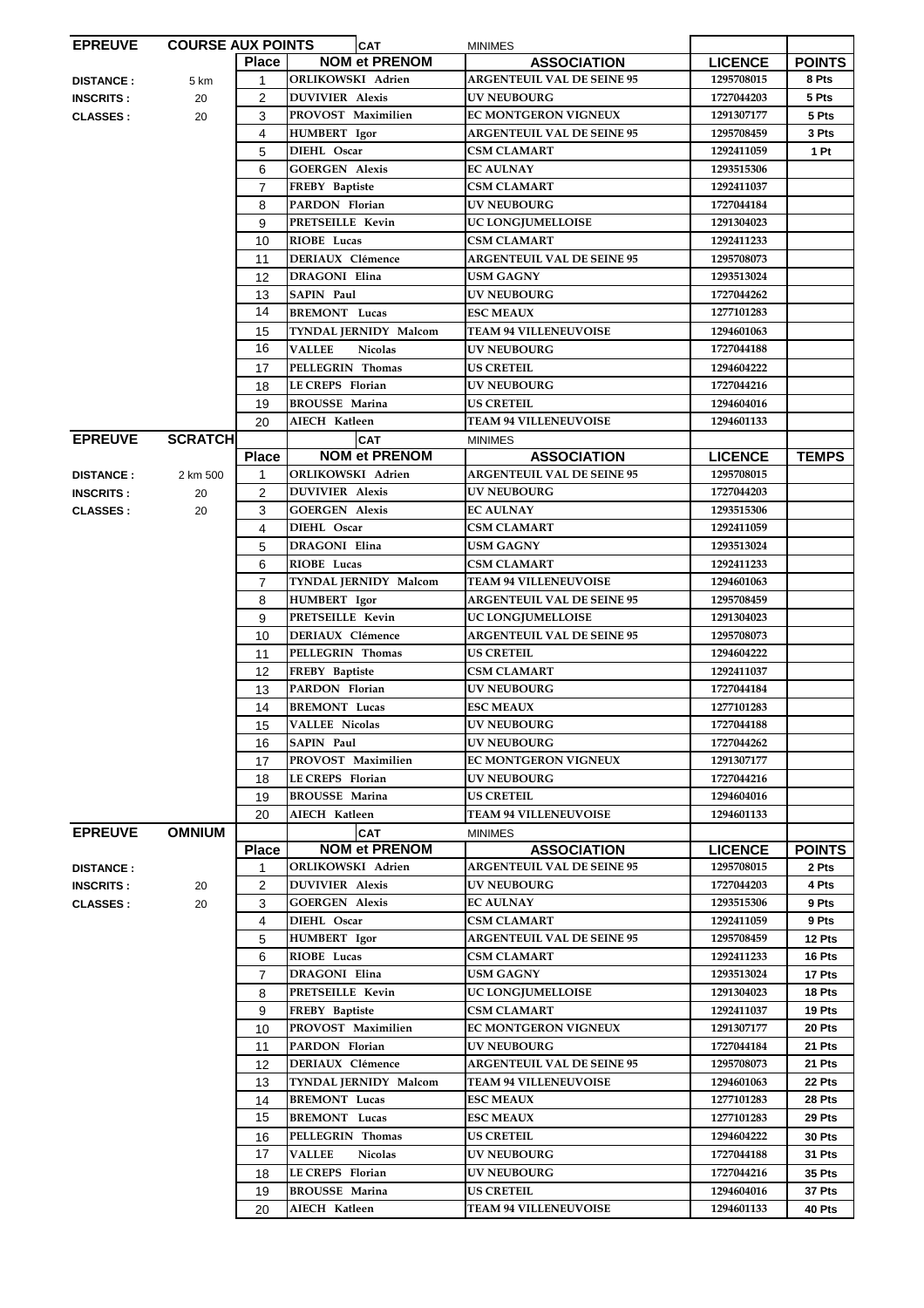| <b>EPREUVE</b>   | <b>COURSE AUX POINTS 1</b> |                | <b>CAT</b>                                           | <b>CADETS</b>                                        |                |               |
|------------------|----------------------------|----------------|------------------------------------------------------|------------------------------------------------------|----------------|---------------|
|                  |                            | <b>Place</b>   | <b>NOM et PRENOM</b>                                 | <b>ASSOCIATION</b>                                   | <b>LICENCE</b> | <b>POINTS</b> |
| <b>DISTANCE:</b> | 7 km 500                   | $\mathbf 1$    | <b>BAARS</b> Arnaud                                  | <b>UV NEUBOURG</b>                                   | 1727044026     | 12 Pts        |
| <b>INSCRITS:</b> | 15                         | $\overline{2}$ | ANASSE Rémi                                          | <b>VC ETAMPES</b>                                    | 1291311170     | 8 Pts         |
|                  |                            |                |                                                      |                                                      |                |               |
| <b>CLASSES:</b>  | 15                         | 3              | <b>BRANDEBOURGER Aurélien</b>                        | <b>ARGENTEUIL VAL DE SEINE 95</b>                    | 1295708011     | 3 Pts         |
|                  |                            | 4              | DO REGO PEREIRA Miguel                               | <b>TEAM 94 VILLENEUVOISE</b>                         | 1294601071     | 3 Pts         |
|                  |                            | 5              | <b>SELLIER Valentin</b>                              | PARISIS A.C. 95                                      | 1295714046     | 2 Pts         |
|                  |                            | 6              | PILLEUL Lucas                                        | <b>UV NEUBOURG</b>                                   | 1727044027     | 2 Pts         |
|                  |                            | $\overline{7}$ | LABREGERE Aurélien                                   | <b>USM GAGNY</b>                                     | 1293513144     | 2 Pts         |
|                  |                            | 8              | <b>MALBOIS Alexis</b>                                | <b>ARGENTEUIL VAL DE SEINE 95</b>                    | 1295708 EC     |               |
|                  |                            |                | <b>GUERANGER Florian</b>                             | <b>CDC SARTHE DE LA FFC</b>                          | 0372269062     |               |
|                  |                            | 9              |                                                      |                                                      |                |               |
|                  |                            | 10             | <b>SUIRE</b> Virgile                                 | <b>CSM CLAMART</b>                                   | 1292411069     |               |
|                  |                            | 11             | MARTINAND Kerian                                     | <b>CDC SARTHE DE LA FFC</b>                          | 0372150002     |               |
|                  |                            | 12             | LUXEUIL Jérôme                                       | <b>ARGENTEUIL VAL DE SEINE 95</b>                    | 1295708392     |               |
|                  |                            | 13             | <b>BAUGIN Alexis</b>                                 | <b>US CRETEIL</b>                                    | 1294604027     |               |
|                  |                            | 14             | FERREIRA Dominique                                   | <b>US CRETEIL</b>                                    | 1294604218     |               |
|                  |                            | 15             | FILLION Fabien                                       | <b>CSM CLAMART</b>                                   | 1292411105     |               |
| <b>EPREUVE</b>   | <b>COURSE AUX POINTS 2</b> |                |                                                      |                                                      |                |               |
|                  |                            |                | <b>CAT</b>                                           | <b>CADETS</b>                                        |                |               |
|                  |                            | <b>Place</b>   | <b>NOM et PRENOM</b>                                 | <b>ASSOCIATION</b>                                   | <b>LICENCE</b> | <b>POINTS</b> |
| <b>DISTANCE:</b> | 7 km 500                   | 1              | <b>VIENNE Maxime</b>                                 | <b>ARGENTEUIL VAL DE SEINE 95</b>                    | 1295708349     | 28 Pts        |
| <b>INSCRITS:</b> | 15                         | 2              | <b>TABELLION Valentin</b>                            | <b>USM SARAN CYCLISME</b>                            | 1845302055     | 27 Pts        |
| <b>CLASSES:</b>  | 14                         | 3              | FESNIERES Maxime                                     | REBRECHIEN LOIRET CYCLISME                           | 1845348015     | 25 Pts        |
|                  |                            | 4              | LAURENT Joffrey                                      | <b>UV NEUBOURG</b>                                   | 1727044095     | 6 Pts         |
|                  |                            | 5              | <b>BOURGAULT Louis</b>                               | <b>P.CHALONNAISE</b>                                 | 0751021039     | 3 Pts         |
|                  |                            |                |                                                      |                                                      |                |               |
|                  |                            | 6              | <b>MACE Axel</b>                                     | <b>CDC SARTHE DE LA FFC</b>                          | 0372146021     | 2 Pts         |
|                  |                            | $\overline{7}$ | SURGET Jérémy                                        | <b>CDC SARTHE DE LA FFC</b>                          | 0372285258     | 2 Pts         |
|                  |                            | 8              | LUXEUIL Quentin                                      | <b>ARGENTEUIL VAL DE SEINE 95</b>                    | 1295708060     |               |
|                  |                            | 9              | <b>LIGOT Yves</b>                                    | <b>ARGENTEUIL VAL DE SEINE 95</b>                    | 1295708 EC     |               |
|                  |                            | 10             | RIVAL Florent                                        | <b>UV NEUBOURG</b>                                   | 1727044279     |               |
|                  |                            | 11             | AGGAR BLOQUERT Marc Antoi ARGENTEUIL VAL DE SEINE 95 |                                                      | 1295708435     |               |
|                  |                            | 12             | <b>HEDOUIN Nicolas</b>                               | <b>CSM CLAMART</b>                                   | 1292411039     |               |
|                  |                            |                |                                                      |                                                      |                |               |
|                  |                            | 13             | ALIKER Jérémie                                       | <b>US CRETEIL</b>                                    | 1294604002     |               |
|                  |                            |                |                                                      |                                                      |                |               |
|                  |                            | 14             | JARRAH Marco                                         | <b>US CRETEIL</b>                                    | 1294604062     |               |
| <b>EPREUVE</b>   |                            |                | SCRATCH Places de 1 à 16   CAT                       | <b>CADETS</b>                                        |                |               |
|                  |                            | <b>Place</b>   | <b>NOM et PRENOM</b>                                 | <b>ASSOCIATION</b>                                   | <b>LICENCE</b> | <b>TEMPS</b>  |
|                  |                            | $\mathbf{1}$   | <b>VIENNE Maxime</b>                                 | <b>ARGENTEUIL VAL DE SEINE 95</b>                    | 1295708349     |               |
| <b>DISTANCE:</b> | 5 km                       |                |                                                      |                                                      |                |               |
| <b>INSCRITS:</b> | 16                         | $\overline{2}$ | SURGET Jérémy                                        | <b>CDC SARTHE DE LA FFC</b>                          | 0372285258     |               |
| <b>CLASSES:</b>  | 16                         | 3              | <b>BAARS</b> Arnaud                                  | <b>UV NEUBOURG</b>                                   | 1727044026     |               |
|                  |                            | 4              | FESNIERES Maxime                                     | REBRECHIEN LOIRET CYCLISME                           | 1845348015     |               |
|                  |                            | 5              | <b>TABELLION Valentin</b>                            | <b>USM SARAN CYCLISME</b>                            | 1845302055     |               |
|                  |                            | 6              | <b>LAURENT</b> Joffrey                               | <b>UV NEUBOURG</b>                                   | 1727044095     |               |
|                  |                            | $\overline{7}$ | PILLEUL Lucas                                        | <b>UV NEUBOURG</b>                                   | 1727044027     |               |
|                  |                            |                | MACE Axel                                            | <b>CDC SARTHE DE LA FFC</b>                          | 0372146021     |               |
|                  |                            | 8              |                                                      |                                                      |                |               |
|                  |                            | 9              | SELLIER Valentin                                     | PARISIS A.C. 95                                      | 1295714046     |               |
|                  |                            | 10             | <b>MALBOIS Alexis</b>                                | <b>ARGENTEUIL VAL DE SEINE 95</b>                    | 1295708 EC     |               |
|                  |                            | 11             | <b>BOURGAULT Louis</b>                               | <b>P.CHALONNAISE</b>                                 | 0751021039     |               |
|                  |                            | 12             | LABREGERE Aurélien                                   | <b>USM GAGNY</b>                                     | 1293513144     |               |
|                  |                            | 13             | LUXEUIL Quentin                                      | <b>ARGENTEUIL VAL DE SEINE 95</b>                    | 1295708060     |               |
|                  |                            | 14             | ANASSE Rémi                                          | <b>VC ETAMPES</b>                                    | 1291311170     |               |
|                  |                            | 15             | <b>BRANDEBOURGER Aurélien</b>                        | <b>ARGENTEUIL VAL DE SEINE 95</b>                    | 1295708011     |               |
|                  |                            |                |                                                      |                                                      |                |               |
|                  |                            | 16             | DO REGO PEREIRA Miguel                               | <b>TEAM 94 VILLENEUVOISE</b>                         | 1294601071     |               |
| <b>EPREUVE</b>   |                            |                | SCRATCH Places de 17 à 28 CAT                        | <b>CADETS</b>                                        |                |               |
|                  |                            | <b>Place</b>   | <b>NOM et PRENOM</b>                                 | <b>ASSOCIATION</b>                                   | <b>LICENCE</b> | <b>TEMPS</b>  |
| <b>DISTANCE:</b> | 5 km                       | 17             | MARTINAND Kerian                                     | CDC SARTHE DE LA FFC                                 | 0372150002     |               |
| <b>INSCRITS:</b> | 14                         | 18             | RIVAL Florent                                        | <b>UV NEUBOURG</b>                                   | 1727044279     |               |
| <b>CLASSES:</b>  | 12                         | 19             | FERREIRA Dominique                                   | <b>US CRETEIL</b>                                    | 1294604218     |               |
|                  |                            | 20             | <b>GUERANGER Florian</b>                             | <b>CDC SARTHE DE LA FFC</b>                          | 0372269062     |               |
|                  |                            |                | <b>SUIRE</b> Virgile                                 | <b>CSM CLAMART</b>                                   | 1292411069     |               |
|                  |                            | 21             |                                                      |                                                      |                |               |
|                  |                            | 22             | LUXEUIL Jérôme                                       | <b>ARGENTEUIL VAL DE SEINE 95</b>                    | 1295708392     |               |
|                  |                            | 23             | <b>BAUGIN Alexis</b>                                 | <b>US CRETEIL</b>                                    | 1294604027     |               |
|                  |                            | 24             |                                                      | AGGAR BLOQUERT Marc Antoi ARGENTEUIL VAL DE SEINE 95 | 1295708435     |               |
|                  |                            | 25             | <b>HEDOUIN Nicolas</b>                               | <b>CSM CLAMART</b>                                   | 1292411039     |               |
|                  |                            | 26             | JARRAH Marco                                         | <b>US CRETEIL</b>                                    | 1294604062     |               |
|                  |                            | 27             | ALIKER Jérémie                                       | <b>US CRETEIL</b>                                    | 1294604002     |               |
|                  |                            | 28             | FILLION Fabien                                       | <b>CSM CLAMART</b>                                   | 1292411105     |               |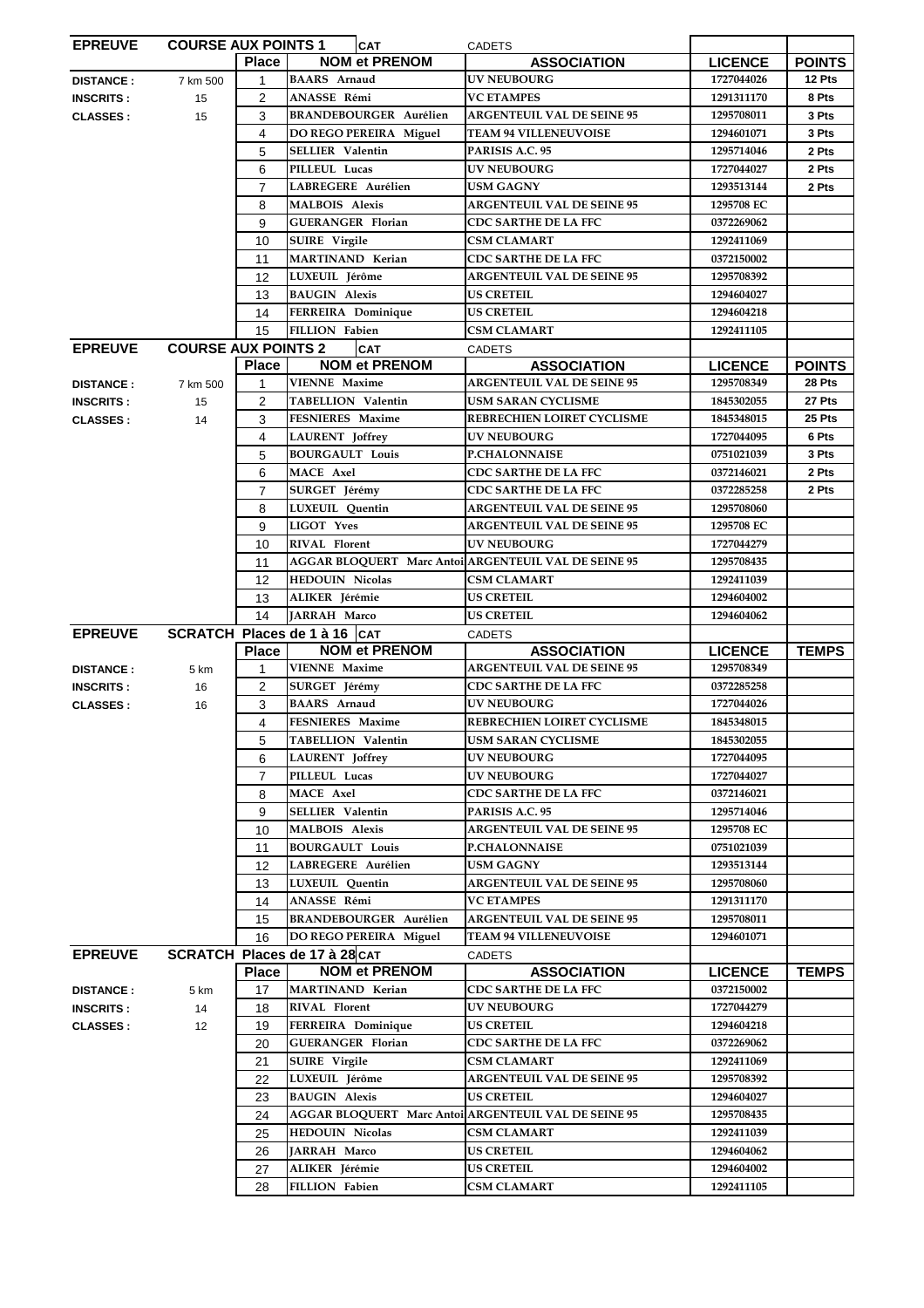| <b>EPREUVE</b>   | <b>OMNIUM</b>     |                | <b>CAT</b>                    | <b>CADETS</b>                                        |                |               |
|------------------|-------------------|----------------|-------------------------------|------------------------------------------------------|----------------|---------------|
|                  |                   | <b>Place</b>   | <b>NOM et PRENOM</b>          | <b>ASSOCIATION</b>                                   | <b>LICENCE</b> | <b>POINTS</b> |
| <b>DISTANCE:</b> |                   | 1              | <b>VIENNE Maxime</b>          | <b>ARGENTEUIL VAL DE SEINE 95</b>                    | 1295708349     | 2 Pts         |
| <b>INSCRITS:</b> | 30                | 2              | <b>BAARS</b> Arnaud           | <b>UV NEUBOURG</b>                                   | 1727044026     | 4 Pts         |
| <b>CLASSES:</b>  | 28                | 3              | <b>TABELLION Valentin</b>     | <b>USM SARAN CYCLISME</b>                            | 1845302055     | 7 Pts         |
|                  |                   | 4              | FESNIERES Maxime              | REBRECHIEN LOIRET CYCLISME                           | 1845348015     | 7 Pts         |
|                  |                   | 5              | SURGET Jérémy                 | <b>CDC SARTHE DE LA FFC</b>                          | 0372285258     | 9 Pts         |
|                  |                   | 6              | <b>LAURENT</b> Joffrey        | <b>UV NEUBOURG</b>                                   | 1727044095     | 10 Pts        |
|                  |                   | $\overline{7}$ | PILLEUL Lucas                 | <b>UV NEUBOURG</b>                                   | 1727044027     | 13 Pts        |
|                  |                   | 8              | <b>SELLIER Valentin</b>       | PARISIS A.C. 95                                      | 1295714046     | 14 Pts        |
|                  |                   | 9              | <b>MACE Axel</b>              | <b>CDC SARTHE DE LA FFC</b>                          | 0372146021     | 14 Pts        |
|                  |                   | 10             | ANASSE Rémi                   | <b>VC ETAMPES</b>                                    | 1291311170     | 16 Pts        |
|                  |                   | 11             | <b>BOURGAULT Louis</b>        | <b>P.CHALONNAISE</b>                                 | 0751021039     | 16 Pts        |
|                  |                   | 12             | <b>BRANDEBOURGER Aurélien</b> | <b>ARGENTEUIL VAL DE SEINE 95</b>                    | 1295708011     | 18 Pts        |
|                  |                   | 13             | <b>MALBOIS Alexis</b>         | <b>ARGENTEUIL VAL DE SEINE 95</b>                    | 1295708 EC     | 18 Pts        |
|                  |                   | 14             | LABREGERE Aurélien            | <b>USM GAGNY</b>                                     | 1293513144     | 19 Pts        |
|                  |                   | 15             | DO REGO PEREIRA Miguel        | <b>TEAM 94 VILLENEUVOISE</b>                         | 1294601071     | 20 Pts        |
|                  |                   | 16             | LUXEUIL Quentin               | <b>ARGENTEUIL VAL DE SEINE 95</b>                    | 1295708060     | 21 Pts        |
|                  |                   | 17             | <b>RIVAL Florent</b>          | <b>UV NEUBOURG</b>                                   | 1727044279     | 28 Pts        |
|                  |                   | 18             | <b>MARTINAND Kerian</b>       | <b>CDC SARTHE DE LA FFC</b>                          | 0372150002     | 28 Pts        |
|                  |                   | 19             | <b>GUERANGER Florian</b>      | <b>CDC SARTHE DE LA FFC</b>                          | 0372269062     | 29 Pts        |
|                  |                   | 20             | <b>SUIRE</b> Virgile          | <b>CSM CLAMART</b>                                   | 1292411069     | 31 Pts        |
|                  |                   | 21             | FERREIRA Dominique            | <b>US CRETEIL</b>                                    | 1294604218     | 33 Pts        |
|                  |                   | 22             | LUXEUIL Jérôme                | <b>ARGENTEUIL VAL DE SEINE 95</b>                    | 1295708392     | 34 Pts        |
|                  |                   | 23             |                               | AGGAR BLOQUERT Marc Antoi ARGENTEUIL VAL DE SEINE 95 | 1295708435     | 35 Pts        |
|                  |                   | 24             | <b>BAUGIN Alexis</b>          | <b>US CRETEIL</b>                                    | 1294604027     | 36 Pts        |
|                  |                   | 25             | <b>HEDOUIN Nicolas</b>        | <b>CSM CLAMART</b>                                   | 1292411039     | 37 Pts        |
|                  |                   | 26             | ALIKER Jérémie                | <b>US CRETEIL</b>                                    | 1294604002     | 40 Pts        |
|                  |                   | 27             | <b>JARRAH Marco</b>           | <b>US CRETEIL</b>                                    | 1294604062     | 40 Pts        |
|                  |                   | 28             | FILLION Fabien                | <b>CSM CLAMART</b>                                   | 1292411105     | 43 Pts        |
| <b>EPREUVE</b>   | <b>AMERICAINE</b> |                | <b>CAT</b>                    | <b>SENIORS JUNIORS</b>                               |                |               |
|                  |                   | <b>Place</b>   | <b>NOM et PRENOM</b>          | <b>ASSOCIATION</b>                                   | <b>LICENCE</b> | <b>POINTS</b> |
| <b>DISTANCE:</b> | 15 km             | $\mathbf{1}$   | <b>CLERE</b> Emilien          | <b>GUIDON CHALETTOIS</b>                             | 1845083174     | 13 Pts        |
| <b>INSCRITS:</b> | 28                |                | <b>LEGRAS Nicolas</b>         | <b>P.CHALONNAISE</b>                                 | 0751021156     |               |
| <b>CLASSES:</b>  | 26                | 2              | DERIAUX Florian               | <b>EC RAISMES PETITE FORET PORTE DU H</b>            | 1059166022     | 10 Pts        |
|                  |                   |                | <b>GAUDILLAT Antoine</b>      | <b>AS CORBEIL ESSONNES</b>                           | 1291302209     |               |
|                  |                   | 3              | <b>DARCHE Nicolas</b>         | <b>UV NEUBOURG</b>                                   | 1727044080     | 5 Pts         |
|                  |                   |                | <b>LASALLE Vincent</b>        | <b>UV NEUBOURG</b>                                   | 1727044223     |               |
|                  |                   | 4              | RIEBEL Mathieu                | EC MONTGERON VIGNEUX                                 | 1291307112     | 3 Pts         |
|                  |                   |                | VIGIER Sébastien              | EC MONTGERON VIGNEUX                                 | 1291307049     |               |
|                  |                   | 5              | <b>BERTHON Laurie</b>         | V.C. VAULX EN VELIN                                  | 2469059437     | 1 Pt          |
|                  |                   |                | LAFARGUE Quentin              | VC SAINT ANTOINE/GAVOTTE                             | 2113164048     |               |
|                  |                   | 6              | <b>ERMENAULT Corentin</b>     | <b>CC NOGENT/OISE</b>                                | 1960037106     |               |
|                  |                   |                | <b>SERLIPPENS Roman</b>       | <b>CC NOGENT / OISE</b>                              | 1960037376     |               |
|                  |                   | $\overline{7}$ | <b>MARTINS</b> Vincent        | <b>GAZ ELEC C DE DOUAI</b>                           | 1059043023     |               |
|                  |                   |                | ROULAND Hugo                  | <b>V.C. VAULX EN VELIN</b>                           | 2469059043     |               |
|                  |                   | 8              | <b>DUCHESNE Mickaël</b>       | <b>US CRETEIL</b>                                    | 1294604085     |               |
|                  |                   |                | LEPAIN Sébastien              | <b>VC GARENNOIS</b>                                  | 1292407025     |               |
|                  |                   | 9              | <b>BERNARDON Eric</b>         | <b>AS CORBEIL ESSONNES</b>                           | 1291302016     |               |
|                  |                   |                | DO REGO PEREIRA Fabio         | <b>AS CORBEIL ESSONNES</b>                           | 1291302036     |               |
|                  |                   | 10             | <b>BAERT</b> Romain           | <b>CM AUBERVILLIERS 93</b>                           | 1293505065     |               |
|                  |                   |                | MILLASSEAU Guillaume          | <b>ARGENTEUIL VAL DE SEINE 95</b>                    | 1295708085     |               |
|                  |                   | 11             | <b>RICHARD Louis</b>          | <b>CC NOGENT / OISE</b>                              | 1960037033     |               |
|                  |                   |                | <b>SENECHAL Gabin</b>         | <b>P.CHALONNAISE</b>                                 | 0751021035     |               |
|                  |                   | 12             | DUPIN Sébastien               | <b>CSM CLAMART</b>                                   | 1292411056     |               |
|                  |                   |                | <b>LIGER</b> Laurent          | <b>ES STAINS</b>                                     | 1293533010     |               |
|                  |                   | 13             | <b>BACON</b> Thomas           | <b>VCA DU BOURGET</b>                                | 1293510033     |               |
|                  |                   |                | <b>BIELLO</b> Aurélien        | VCA DU BOURGET                                       | 1293510019     |               |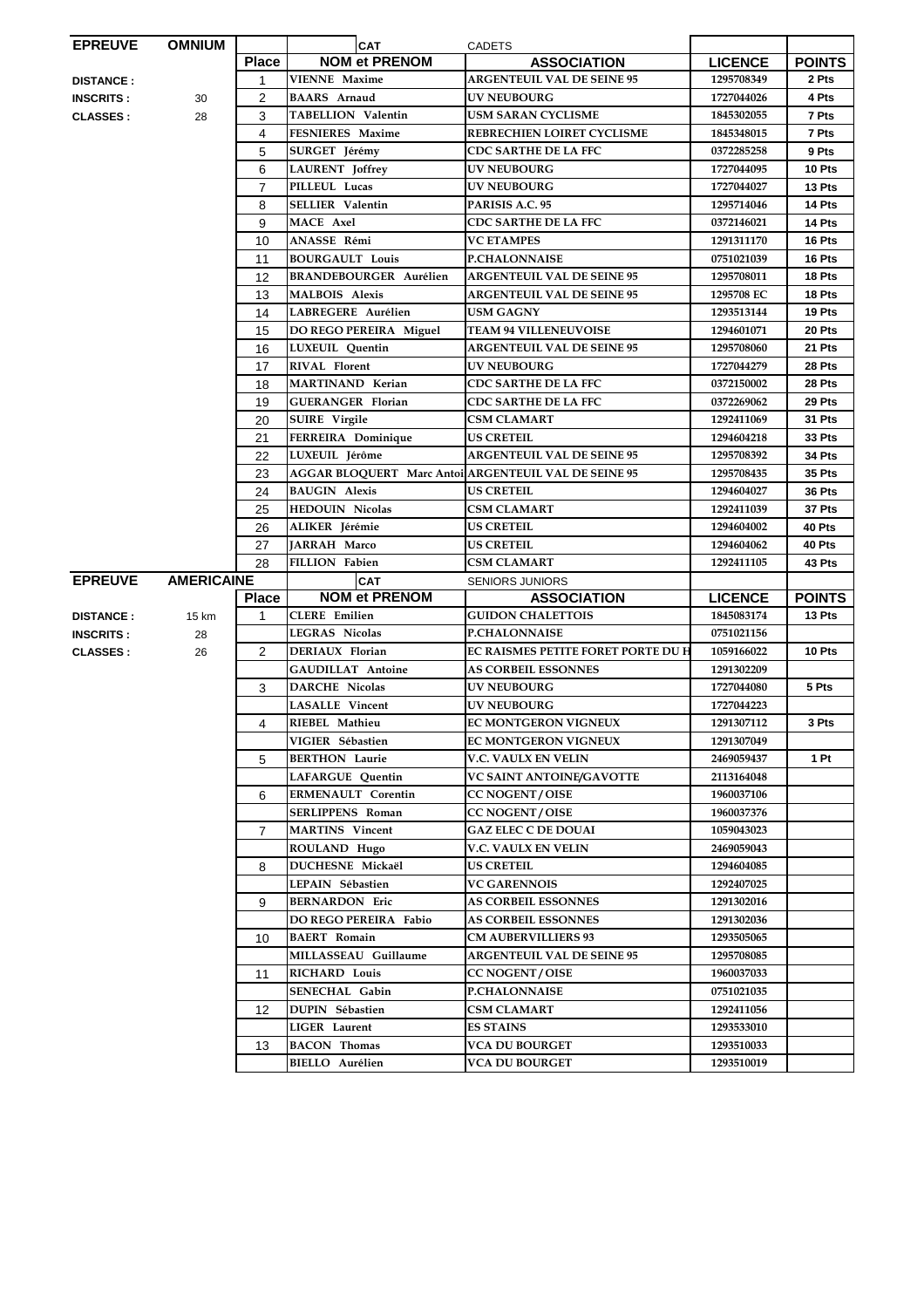| <b>EPREUVE</b>   | <b>COURSE AUX POINTS 1</b> |                | <b>CAT</b>                    | 3ème et PASS                     |                |               |
|------------------|----------------------------|----------------|-------------------------------|----------------------------------|----------------|---------------|
|                  |                            | <b>Place</b>   | <b>NOM et PRENOM</b>          | <b>ASSOCIATION</b>               | <b>LICENCE</b> | <b>POINTS</b> |
| <b>DISTANCE:</b> | 10 km                      | $\mathbf{1}$   | <b>DRAGONI</b> Vincent        | <b>USM GAGNY</b>                 | 1293513012     | 12 Pts        |
| <b>INSCRITS:</b> | 21                         | $\overline{2}$ | <b>CORBIN Thibaut</b>         | <b>CDC SARTHE DE LA FFC</b>      | 0372285117     | 8 Pts         |
|                  |                            |                | PARDON Arnaud                 |                                  |                |               |
| <b>CLASSES:</b>  | 20                         | 3              |                               | <b>UV NEUBOURG</b>               | 1727044236     | 5 Pts         |
|                  |                            | 4              | <b>MUSELET</b> Julien         | <b>LES BLEUS DE FRANCE</b>       | 1292402025     | 5 Pts         |
|                  |                            | 5              | DAUPHIN Mathieu               | <b>VC PITHIVIERS</b>             | 1845079137     | 5 Pts         |
|                  |                            | 6              | <b>DECOUARD Victor</b>        | <b>VC GARENNOIS</b>              | 1292407024     | 3 Pts         |
|                  |                            | $\overline{7}$ | <b>LIGER</b> Laurent          | <b>ES STAINS</b>                 | 1293533010     | 2 Pts         |
|                  |                            | 8              | <b>GUERET</b> Jérôme          | <b>UC IFS-HEROUVILLE</b>         | 1714192054     | 2 Pts         |
|                  |                            | 9              | <b>LASSAUNIERE Olivier</b>    | PARISIS A.C. 95                  | 1295714016     | 1 Pt          |
|                  |                            |                |                               |                                  |                |               |
|                  |                            | 10             | <b>BONNEFONT</b> Samuel       | <b>CSM VILLENEUVE GARENNE</b>    | 1292420021     | 1 Pt          |
|                  |                            | 11             | <b>MARTINS</b> Vincent        | <b>GAZ ELEC C DE DOUAI</b>       | 1059043023     |               |
|                  |                            | 12             | <b>DARCHE Nicolas</b>         | <b>UV NEUBOURG</b>               | 1727044080     |               |
|                  |                            | 13             | <b>SALIBUR Rudy</b>           | <b>TEAM PELTRAX - CSD</b>        | 3097159028     |               |
|                  |                            | 14             | <b>BIELLO</b> Aurélien        | VCA DU BOURGET                   | 1293510019     |               |
|                  |                            | 15             | <b>DROLLEE</b> Arnaud         | <b>US CRETEIL</b>                | 1294604150     |               |
|                  |                            |                |                               |                                  |                |               |
|                  |                            | 16             | GRIGNON René                  | <b>CSM VILLENEUVE GARENNE</b>    | 1292420128     |               |
|                  |                            | 17             | RICHEFORT Jean Michel         | EC VELIZY 78                     | 1278216023     |               |
|                  |                            | 18             | <b>BONNEAU Eric</b>           | <b>EC VELIZY 78</b>              | 1278216037     |               |
|                  |                            | 19             | <b>MAITRE</b> Fabrice         | <b>TEAM SPORT DE L'AMITIE 91</b> | 1291342005     |               |
|                  |                            | 20             | DERLY Alain                   | PARIS CYCLISTE OLYMPIQUE         | 1275016087     |               |
| <b>EPREUVE</b>   | <b>COURSE AUX POINTS 2</b> |                | <b>CAT</b>                    | 3ème et PASS                     |                |               |
|                  |                            | <b>Place</b>   | <b>NOM et PRENOM</b>          | <b>ASSOCIATION</b>               | <b>LICENCE</b> | <b>POINTS</b> |
|                  |                            |                |                               |                                  |                |               |
| <b>DISTANCE:</b> | 10 km                      | 1              | <b>LASALLE</b> Vincent        | <b>UV NEUBOURG</b>               | 1727044223     | 15 Pts        |
| <b>INSCRITS:</b> | 20                         | $\overline{2}$ | DUCHESNE Mickaël              | US CRETEIL                       | 1294604085     | 6 Pts         |
| <b>CLASSES:</b>  | 19                         | 3              | <b>TESSIER</b> Jason          | EC MONTGERON VIGNEUX             | 3499038028     | 5 Pts         |
|                  |                            | 4              | <b>BENOIST</b> Benjamin       | OLYMPIQUE C.V.O.                 | 1295712 EC     | 5 Pts         |
|                  |                            | 5              | LEPAIN Sébastien              | <b>VC GARENNOIS</b>              | 1292407025     | 4 Pts         |
|                  |                            | 6              | <b>NOEL Aurélien</b>          | PARISIS A.C. 95                  | 1295714246     | 3 Pts         |
|                  |                            | $\overline{7}$ | ROULAND Hugo                  | V.C. VAULX EN VELIN              | 2469059043     | 2 Pts         |
|                  |                            |                |                               |                                  |                |               |
|                  |                            | 8              | <b>GRUDE</b> Geoffrey         | <b>CDC SARTHE DE LA FFC</b>      | 0372285114     | 2 Pts         |
|                  |                            | 9              | <b>SOULAINE Geoffroy</b>      | <b>EC VELIZY 78</b>              | 1278216 EC     | 1 Pt          |
|                  |                            | 10             | <b>BACON Thomas</b>           | <b>VCA DU BOURGET</b>            | 1293510033     | 1 Pt          |
|                  |                            | 11             | <b>FORLER Thierry</b>         | <b>AV THIAIS</b>                 | 1294627 EC     |               |
|                  |                            | 12             | <b>DUPIN Sébastien</b>        | <b>CSM CLAMART</b>               | 1292411056     |               |
|                  |                            | 13             | <b>BLANCA</b> Vincent         | PARIS CYCLISTE OLYMPIQUE         | 1275016086     |               |
|                  |                            |                |                               |                                  |                |               |
|                  |                            | 14             | SINQUIN Eric                  | <b>VELO CLUB ARPAJON</b>         | 1291308 EC     |               |
|                  |                            | 15             | <b>MARCEAUX Damien</b>        | <b>LES BLEUS DE FRANCE</b>       | 1292402024     |               |
|                  |                            | 16             | MERLETTI Alexandre            | UC WATTIGNIES                    | 1059149034     |               |
|                  |                            | 17             | LE DISSEZ Christophe          | TEAM SPORT DE L'AMITIE 91        | 1291342006     |               |
|                  |                            | 18             | MARTTALA Carl                 | <b>VC GARENNOIS</b>              | 1292407028     |               |
|                  |                            | 19             | CHALEL Yacine                 | <b>OLYMPIQUE C.V.O.</b>          | 1295712019     |               |
| <b>EPREUVE</b>   |                            |                | SCRATCH Places de 1 à 20  CAT |                                  |                |               |
|                  |                            |                |                               | 3ème et PASS                     |                |               |
|                  |                            | <b>Place</b>   | <b>NOM et PRENOM</b>          | <b>ASSOCIATION</b>               | <b>LICENCE</b> | <b>TEMPS</b>  |
| <b>DISTANCE:</b> | 7 km 500                   | 1              | <b>LASALLE Vincent</b>        | <b>UV NEUBOURG</b>               | 1727044223     |               |
| <b>INSCRITS:</b> | 20                         | 2              | NOEL Aurélien                 | PARISIS A.C. 95                  | 1295714246     |               |
| <b>CLASSES:</b>  | 20                         | 3              | <b>MUSELET</b> Julien         | <b>LES BLEUS DE FRANCE</b>       | 1292402025     |               |
|                  |                            | 4              | LIGER Laurent                 | <b>ES STAINS</b>                 | 1293533010     |               |
|                  |                            | 5              | <b>DRAGONI</b> Vincent        | USM GAGNY                        | 1293513012     |               |
|                  |                            | 6              | <b>CORBIN Thibaut</b>         | <b>CDC SARTHE DE LA FFC</b>      | 0372285117     |               |
|                  |                            |                |                               |                                  |                |               |
|                  |                            | $\overline{7}$ | DUCHESNE Mickaël              | <b>US CRETEIL</b>                | 1294604085     |               |
|                  |                            | 8              | ROULAND Hugo                  | V.C. VAULX EN VELIN              | 2469059043     |               |
|                  |                            | 9              | <b>LASSAUNIERE</b> Olivier    | PARISIS A.C. 95                  | 1295714016     |               |
|                  |                            | 10             | <b>SOULAINE Geoffroy</b>      | <b>EC VELIZY 78</b>              | 1278216 EC     |               |
|                  |                            | 11             | <b>DECOUARD Victor</b>        | <b>VC GARENNOIS</b>              | 1292407024     |               |
|                  |                            | 12             | PARDON Arnaud                 | UV NEUBOURG                      | 1727044236     |               |
|                  |                            | 13             | <b>BACON Thomas</b>           | <b>VCA DU BOURGET</b>            | 1293510033     |               |
|                  |                            |                |                               |                                  |                |               |
|                  |                            | 14             | <b>TESSIER</b> Jason          | EC MONTGERON VIGNEUX             | 3499038028     |               |
|                  |                            | 15             | <b>GUERET</b> Jérôme          | UC IFS-HEROUVILLE                | 1714192054     |               |
|                  |                            | 16             | <b>BENOIST</b> Benjamin       | OLYMPIQUE C.V.O.                 | 1295712 EC     |               |
|                  |                            | 17             | <b>GRUDE</b> Geoffrey         | <b>CDC SARTHE DE LA FFC</b>      | 0372285114     |               |
|                  |                            | 18             | <b>BONNEFONT</b> Samuel       | <b>CSM VILLENEUVE GARENNE</b>    | 1292420021     |               |
|                  |                            | 19             | LEPAIN Sébastien              | <b>VC GARENNOIS</b>              | 1292407025     |               |
|                  |                            | 20             | DAUPHIN Mathieu               | <b>VC PITHIVIERS</b>             | 1845079137     |               |
|                  |                            |                |                               |                                  |                |               |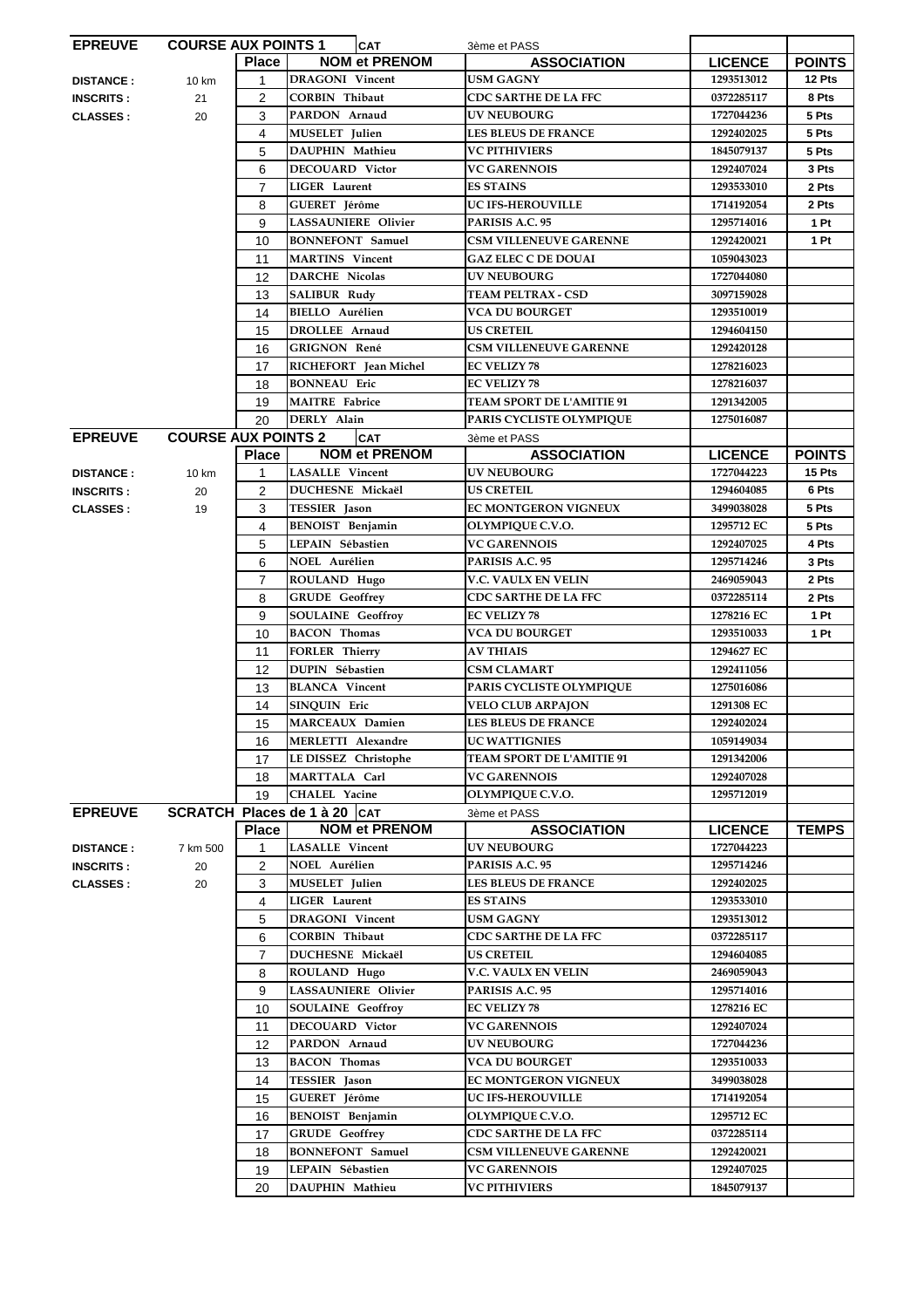| <b>EPREUVE</b>   |               |                | SCRATCH Places de 21 à 37 CAT | 3ème et PASS                     |                |               |
|------------------|---------------|----------------|-------------------------------|----------------------------------|----------------|---------------|
|                  |               | <b>Place</b>   | <b>NOM et PRENOM</b>          | <b>ASSOCIATION</b>               | <b>LICENCE</b> | <b>TEMPS</b>  |
| <b>DISTANCE:</b> | 7 km 500      | 21             | <b>BIELLO</b> Aurélien        | <b>VCA DU BOURGET</b>            | 1293510019     |               |
| <b>INSCRITS:</b> | 20            | 22             | <b>MERLETTI Alexandre</b>     | <b>UC WATTIGNIES</b>             | 1059149034     |               |
| <b>CLASSES:</b>  | 17            | 23             | <b>FORLER Thierry</b>         | <b>AV THIAIS</b>                 | 1294627 EC     |               |
|                  |               | 24             | <b>SALIBUR Rudy</b>           | <b>TEAM PELTRAX - CSD</b>        | 3097159028     |               |
|                  |               | 25             | <b>MARTINS</b> Vincent        | <b>GAZ ELEC C DE DOUAI</b>       | 1059043023     |               |
|                  |               | 26             | <b>DARCHE Nicolas</b>         | <b>UV NEUBOURG</b>               | 1727044080     |               |
|                  |               | 27             | CHALEL Yacine                 | OLYMPIQUE C.V.O.                 | 1295712019     |               |
|                  |               | 28             | <b>GRIGNON René</b>           | <b>CSM VILLENEUVE GARENNE</b>    | 1292420128     |               |
|                  |               | 29             | RICHEFORT Jean Michel         | <b>EC VELIZY 78</b>              | 1278216023     |               |
|                  |               | 30             | LE DISSEZ Christophe          | <b>TEAM SPORT DE L'AMITIE 91</b> | 1291342006     |               |
|                  |               | 31             | <b>SINQUIN Eric</b>           | <b>VELO CLUB ARPAJON</b>         | 1291308 EC     |               |
|                  |               | 32             | <b>DUPIN Sébastien</b>        | <b>CSM CLAMART</b>               | 1292411056     |               |
|                  |               | 33             | <b>BLANCA</b> Vincent         | PARIS CYCLISTE OLYMPIQUE         | 1275016086     |               |
|                  |               | 34             | <b>MARCEAUX Damien</b>        | <b>LES BLEUS DE FRANCE</b>       | 1292402024     |               |
|                  |               | 35             | <b>MAITRE</b> Fabrice         | <b>TEAM SPORT DE L'AMITIE 91</b> | 1291342005     |               |
|                  |               | 36             | DERLY Alain                   | PARIS CYCLISTE OLYMPIQUE         | 1275016087     |               |
|                  |               | 37             | MARTTALA Carl                 | <b>VC GARENNOIS</b>              | 1292407028     |               |
| <b>EPREUVE</b>   | <b>OMNIUM</b> |                | <b>CAT</b>                    | 3ème et PASS                     |                |               |
|                  |               | <b>Place</b>   | <b>NOM et PRENOM</b>          | <b>ASSOCIATION</b>               | <b>LICENCE</b> | <b>POINTS</b> |
| <b>DISTANCE:</b> |               | 1              | <b>LASALLE</b> Vincent        | <b>UV NEUBOURG</b>               | 1727044223     | 2 Pts         |
| <b>INSCRITS:</b> | 41            | $\overline{2}$ | <b>DRAGONI</b> Vincent        | <b>USM GAGNY</b>                 | 1293513012     | 6 Pts         |
| <b>CLASSES:</b>  | 37            | 3              | <b>MUSELET</b> Julien         | <b>LES BLEUS DE FRANCE</b>       | 1292402025     | 7 Pts         |
|                  |               | 4              | <b>CORBIN Thibaut</b>         | CDC SARTHE DE LA FFC             | 0372285117     | 8 Pts         |
|                  |               | 5              | NOEL Aurélien                 | PARISIS A.C. 95                  | 1295714246     | 8 Pts         |
|                  |               | 6              | <b>DUCHESNE Mickaël</b>       | <b>US CRETEIL</b>                | 1294604085     | 9 Pts         |
|                  |               | $\overline{7}$ | <b>LIGER</b> Laurent          | <b>ES STAINS</b>                 | 1293533010     | 11 Pts        |
|                  |               |                |                               | <b>UV NEUBOURG</b>               |                |               |
|                  |               | 8              | PARDON Arnaud                 |                                  | 1727044236     | 15 Pts        |
|                  |               | 9              | ROULAND Hugo                  | <b>V.C. VAULX EN VELIN</b>       | 2469059043     | 15 Pts        |
|                  |               | 10             | <b>TESSIER</b> Jason          | <b>EC MONTGERON VIGNEUX</b>      | 3499038028     | 17 Pts        |
|                  |               | 11             | <b>DECOUARD Victor</b>        | <b>VC GARENNOIS</b>              | 1292407024     | 17 Pts        |
|                  |               | 12             | <b>LASSAUNIERE Olivier</b>    | PARISIS A.C. 95                  | 1295714016     | 18 Pts        |
|                  |               | 13             | <b>SOULAINE Geoffroy</b>      | <b>EC VELIZY 78</b>              | 1278216 EC     | 19 Pts        |
|                  |               | 14             | <b>BENOIST</b> Benjamin       | OLYMPIQUE C.V.O.                 | 1295712 EC     | 20 Pts        |
|                  |               | 15             | <b>GUERET</b> Jérôme          | <b>UC IFS-HEROUVILLE</b>         | 1714192054     | 23 Pts        |
|                  |               | 16             | <b>BACON</b> Thomas           | <b>VCA DU BOURGET</b>            | 1293510033     | 23 Pts        |
|                  |               | 17             | LEPAIN Sébastien              | <b>VC GARENNOIS</b>              | 1292407025     | 24 Pts        |
|                  |               | 18             | DAUPHIN Mathieu               | <b>VC PITHIVIERS</b>             | 1845079137     | 25 Pts        |
|                  |               | 19             | <b>GRUDE</b> Geoffrey         | <b>CDC SARTHE DE LA FFC</b>      | 0372285114     | 25 Pts        |
|                  |               | 20             | <b>BONNEFONT</b> Samuel       | <b>CSM VILLENEUVE GARENNE</b>    | 1292420021     | 28 Pts        |
|                  |               | 21             | <b>FORLER Thierry</b>         | <b>AV THIAIS</b>                 | 1294627 EC     | <b>34 Pts</b> |
|                  |               | 22             | <b>BIELLO</b> Aurélien        | <b>VCA DU BOURGET</b>            | 1293510019     | <b>35 Pts</b> |
|                  |               | 23             | <b>MARTINS</b> Vincent        | <b>GAZ ELEC C DE DOUAI</b>       | 1059043023     | 36 Pts        |
|                  |               | 24             | <b>SALIBUR Rudy</b>           | <b>TEAM PELTRAX - CSD</b>        | 3097159028     | 37 Pts        |
|                  |               | 25             | <b>DARCHE Nicolas</b>         | <b>UV NEUBOURG</b>               | 1727044080     | 38 Pts        |
|                  |               | 26             | <b>MERLETTI Alexandre</b>     | <b>UC WATTIGNIES</b>             | 1059149034     | 38 Pts        |
|                  |               | 27             | DUPIN Sébastien               | <b>CSM CLAMART</b>               | 1292411056     | 44 Pts        |
|                  |               | 28             | <b>GRIGNON René</b>           | <b>CSM VILLENEUVE GARENNE</b>    | 1292420128     | 44 Pts        |
|                  |               | 29             | <b>SINQUIN Eric</b>           | <b>VELO CLUB ARPAJON</b>         | 1291308 EC     | 45 Pts        |
|                  |               | 30             | <b>BLANCA</b> Vincent         | PARIS CYCLISTE OLYMPIQUE         | 1275016086     | 46 Pts        |
|                  |               | 31             | RICHEFORT Jean Michel         | <b>EC VELIZY 78</b>              | 1278216023     | 46 Pts        |
|                  |               | 32             | <b>CHALEL Yacine</b>          | OLYMPIQUE C.V.O.                 | 1295712019     | 46 Pts        |
|                  |               | 33             | LE DISSEZ Christophe          | TEAM SPORT DE L'AMITIE 91        | 1291342006     | 47 Pts        |
|                  |               | 34             | <b>MARCEAUX Damien</b>        | <b>LES BLEUS DE FRANCE</b>       | 1292402024     | 49 Pts        |
|                  |               | 35             | <b>MAITRE</b> Fabrice         | TEAM SPORT DE L'AMITIE 91        | 1291342005     | <b>54 Pts</b> |
|                  |               | 36             | MARTTALA Carl                 | <b>VC GARENNOIS</b>              | 1292407028     | <b>55 Pts</b> |
|                  |               | 37             | DERLY Alain                   | PARIS CYCLISTE OLYMPIQUE         | 1275016087     | 56 Pts        |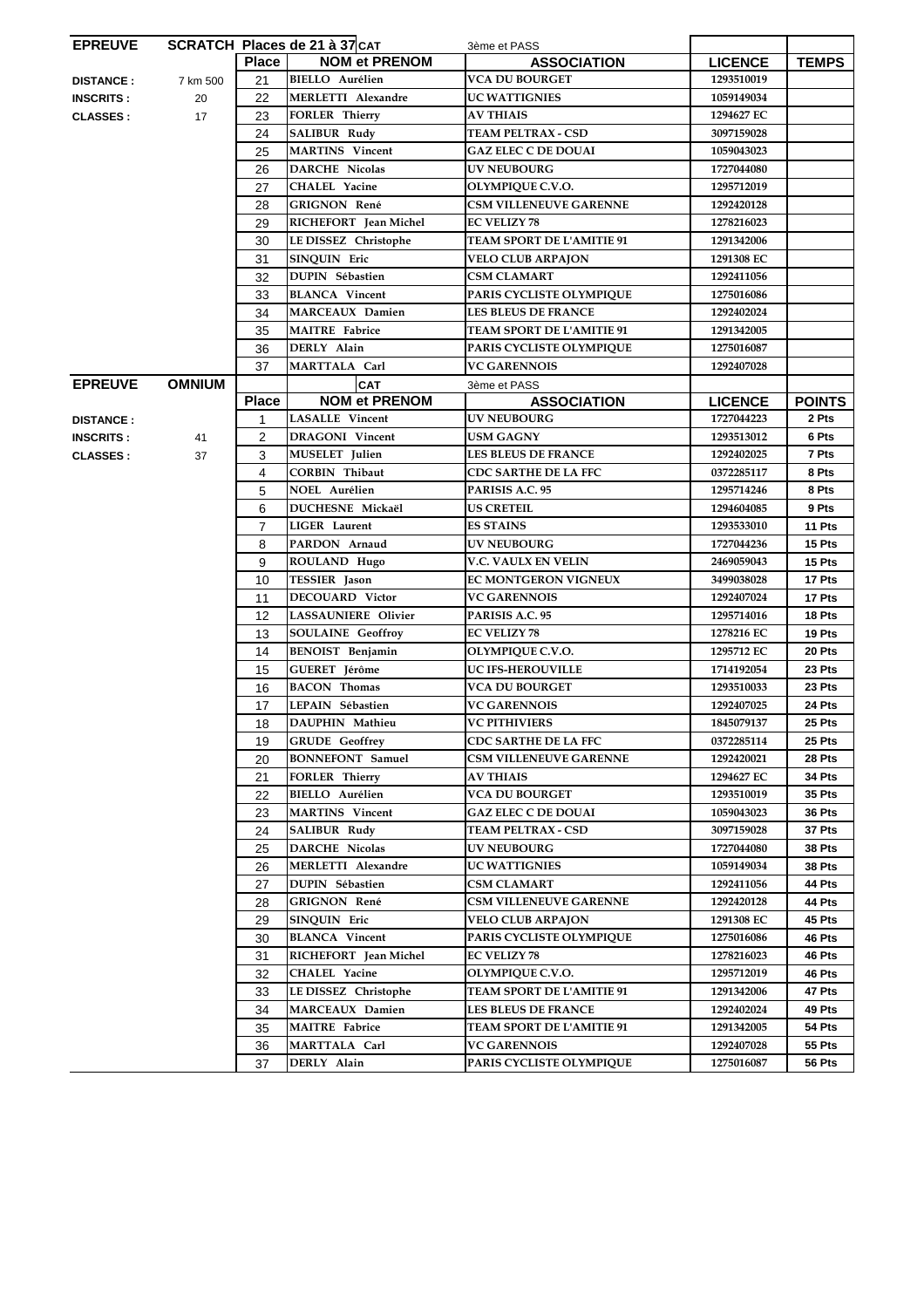| <b>EPREUVE</b>   | <b>COURSE AUX POINTS 1</b> |                | <b>CAT</b>                              | 1e 3e JUNIORS                       |                          |               |
|------------------|----------------------------|----------------|-----------------------------------------|-------------------------------------|--------------------------|---------------|
|                  |                            | <b>Place</b>   | <b>NOM et PRENOM</b>                    | <b>ASSOCIATION</b>                  | <b>LICENCE</b>           | <b>POINTS</b> |
| <b>DISTANCE:</b> | 15 km                      | $\mathbf{1}$   | <b>BESSON</b> Antoine                   | <b>CDC SARTHE DE LA FFC</b>         | 0372184050               | 21 Pts        |
| <b>INSCRITS:</b> | 19                         | $\overline{2}$ | <b>LAFARGUE Quentin</b>                 | VC SAINT ANTOINE/GAVOTTE            | 2113164048               | 13 Pts        |
| <b>CLASSES:</b>  | 19                         | 3              | <b>MAITRE</b> Florian                   | <b>VC AMATEUR ST QUENTIN</b>        | 1902199021               | 12 Pts        |
|                  |                            | 4              | <b>DO REGO PEREIRA Fabio</b>            | <b>AS CORBEIL ESSONNES</b>          | 1291302036               | 4 Pts         |
|                  |                            | 5              | <b>CLERE</b> Emilien                    | <b>GUIDON CHALETTOIS</b>            | 1845083174               | 3 Pts         |
|                  |                            | 6              | <b>RICHARD Louis</b>                    | <b>CC NOGENT / OISE</b>             | 1960037033               | 3 Pts         |
|                  |                            | $\overline{7}$ | <b>LEGRAS Nicolas</b>                   | <b>P.CHALONNAISE</b>                | 0751021156               | 2 Pts         |
|                  |                            | 8              | RIEBEL Mathieu                          | <b>EC MONTGERON VIGNEUX</b>         | 1291307112               |               |
|                  |                            | 9              | <b>BERTHON Laurie</b>                   | V.C. VAULX EN VELIN                 | 2469059437               |               |
|                  |                            | 10             | COFFLARD Aurélien                       | <b>CC NOGENT / OISE</b>             | 1960037261               |               |
|                  |                            | 11             | OHLMANN Yann                            | <b>CDC SARTHE DE LA FFC</b>         | 0372269178               |               |
|                  |                            | 12             | NICOLAS Théo                            | <b>ARGENTEUIL VAL DE SEINE 95</b>   | 1295708084               |               |
|                  |                            | 13             | <b>LANDERNEAU Melvin</b>                | <b>TEAM 94 VILLENEUVOISE</b>        | 1294601066               |               |
|                  |                            | 14             | PLUMAIN Alexis                          | <b>ES GERVAIS LILAS</b>             | 1293516165               |               |
|                  |                            | 15             | <b>VAN HOLLEBEKE Bastien</b>            | <b>UV NEUBOURG</b>                  | 1727044079               |               |
|                  |                            | 16             | <b>SENECHAL Gabin</b>                   | <b>P.CHALONNAISE</b>                | 0751021035               |               |
|                  |                            | 17             | <b>BERNARD Rémi</b>                     | VC SAVIGNY SUR ORGE                 | 1291301166               |               |
|                  |                            | 18             | DUPONO Mathieu                          | USSA PAVILLY BARENTIN               | 1776023265               |               |
|                  |                            | 19             | FREBY Thibault                          | <b>CSM CLAMART</b>                  | 1292411292               |               |
| <b>EPREUVE</b>   | <b>COURSE AUX POINTS 2</b> |                |                                         |                                     |                          |               |
|                  |                            | <b>Place</b>   | <b>CAT</b><br><b>NOM et PRENOM</b>      | 1e 3e JUNIORS<br><b>ASSOCIATION</b> | <b>LICENCE</b>           | <b>POINTS</b> |
| <b>DISTANCE:</b> | 10 km                      | 1              | DERIAUX Florian                         | EC RAISMES PETITE FORET PORTE DU H  | 1059166022               | 51 Pts        |
| <b>INSCRITS:</b> | 19                         | 2              | <b>ERMENAULT Corentin</b>               | <b>CC NOGENT / OISE</b>             | 1960037106               | 34 Pts        |
| <b>CLASSES:</b>  | 18                         | 3              | MILLASSEAU Guillaume                    | <b>ARGENTEUIL VAL DE SEINE 95</b>   | 1295708085               | 27 Pts        |
|                  |                            | 4              | <b>GAUDILLAT Antoine</b>                | <b>AS CORBEIL ESSONNES</b>          | 1291302209               | 27 Pts        |
|                  |                            | 5              | <b>MAITRE Cyril</b>                     | <b>TEAM PELTRAX - CSD</b>           | 1277115044               | 22 Pts        |
|                  |                            |                |                                         |                                     |                          |               |
|                  |                            | 6              | VIGIER Sébastien<br><b>BAERT</b> Romain | <b>EC MONTGERON VIGNEUX</b>         | 1291307049<br>1293505065 | 13 Pts        |
|                  |                            | $\overline{7}$ |                                         | <b>CM AUBERVILLIERS 93</b>          |                          | 3 Pts         |
|                  |                            | 8              | <b>CARLI Valentin</b>                   | <b>UV NEUBOURG</b>                  | 1727044272               | 2 Pts         |
|                  |                            | 9              | NOIRET CALZOLA Léonard                  | <b>ARGENTEUIL VAL DE SEINE 95</b>   | 1295708061               | 2 Pts         |
|                  |                            | 10             | <b>BERNARDON Eric</b>                   | <b>AS CORBEIL ESSONNES</b>          | 1291302016               |               |
|                  |                            | 11             | LEBERT Aurélien                         | OLYMPIQUE C.V.O.                    | 1295712110               |               |
|                  |                            | 12             | <b>SERLIPPENS Roman</b>                 | <b>CC NOGENT / OISE</b>             | 1960037376               |               |
|                  |                            | 13             | <b>AUBERNON Erwann</b>                  | <b>US CRETEIL</b>                   | 1294604112               |               |
|                  |                            | 14             | RICHARD Valentin                        | <b>VC AMATEUR ST QUENTIN</b>        | 1902199093               |               |
|                  |                            | 15             | PARJOIE Rémi                            | <b>P.CHALONNAISE</b>                | 0751021219               |               |
|                  |                            | 16             | DUMAS Jean Baptiste                     | USM GAGNY                           | 1293513035               |               |
|                  |                            | 17             | AIECH Dylan                             | <b>TEAM 94 VILLENEUVOISE</b>        | 1294601 EC               |               |
|                  |                            | 18             | PRUDHOMME Nicolas                       | <b>US CRETEIL</b>                   | 1294604339               |               |
| <b>EPREUVE</b>   |                            |                | SCRATCH Places de 1 à 20   CAT          | 1e 3e JUNIORS                       |                          |               |
|                  |                            | <b>Place</b>   | <b>NOM et PRENOM</b>                    | <b>ASSOCIATION</b>                  | <b>LICENCE</b>           | <b>TEMPS</b>  |
| <b>DISTANCE:</b> | 10 km                      | 1              | <b>MAITRE</b> Florian                   | VC AMATEUR ST QUENTIN               | 1902199021               |               |
| <b>INSCRITS:</b> | 20                         | 2              | <b>MAITRE Cyril</b>                     | <b>TEAM PELTRAX - CSD</b>           | 1277115044               |               |
| <b>CLASSES:</b>  | 20                         | 3              | <b>BESSON</b> Antoine                   | <b>CDC SARTHE DE LA FFC</b>         | 0372184050               |               |
|                  |                            | 4              | <b>ERMENAULT Corentin</b>               | <b>CC NOGENT / OISE</b>             | 1960037106               |               |
|                  |                            | 5              | DERIAUX Florian                         | EC RAISMES PETITE FORET PORTE DU H  | 1059166022               |               |
|                  |                            | 6              | <b>LEGRAS Nicolas</b>                   | <b>P.CHALONNAISE</b>                | 0751021156               |               |
|                  |                            | $\overline{7}$ | DO REGO PEREIRA Fabio                   | <b>AS CORBEIL ESSONNES</b>          | 1291302036               |               |
|                  |                            |                |                                         |                                     |                          |               |
|                  |                            | 8              | <b>GAUDILLAT Antoine</b>                | <b>AS CORBEIL ESSONNES</b>          | 1291302209               |               |
|                  |                            | 9              | VIGIER Sébastien                        | EC MONTGERON VIGNEUX                | 1291307049               |               |
|                  |                            | 10             | <b>CLERE</b> Emilien                    | <b>GUIDON CHALETTOIS</b>            | 1845083174               |               |
|                  |                            | 11             | <b>BERTHON Laurie</b>                   | V.C. VAULX EN VELIN                 | 2469059437               |               |
|                  |                            | 12             | MILLASSEAU Guillaume                    | <b>ARGENTEUIL VAL DE SEINE 95</b>   | 1295708085               |               |
|                  |                            | 13             | NOIRET CALZOLA Léonard                  | <b>ARGENTEUIL VAL DE SEINE 95</b>   | 1295708061               |               |
|                  |                            | 14             | COFFLARD Aurélien                       | <b>CC NOGENT / OISE</b>             | 1960037261               |               |
|                  |                            | 15             | <b>BAERT</b> Romain                     | <b>CM AUBERVILLIERS 93</b>          | 1293505065               |               |
|                  |                            | 16             | <b>LAFARGUE Quentin</b>                 | VC SAINT ANTOINE/GAVOTTE            | 2113164048               |               |
|                  |                            | 17             | <b>BERNARDON Eric</b>                   | <b>AS CORBEIL ESSONNES</b>          | 1291302016               |               |
|                  |                            | 18             | RICHARD Louis                           | <b>CC NOGENT / OISE</b>             | 1960037033               |               |
|                  |                            | 19             | RIEBEL Mathieu                          | <b>EC MONTGERON VIGNEUX</b>         | 1291307112               |               |